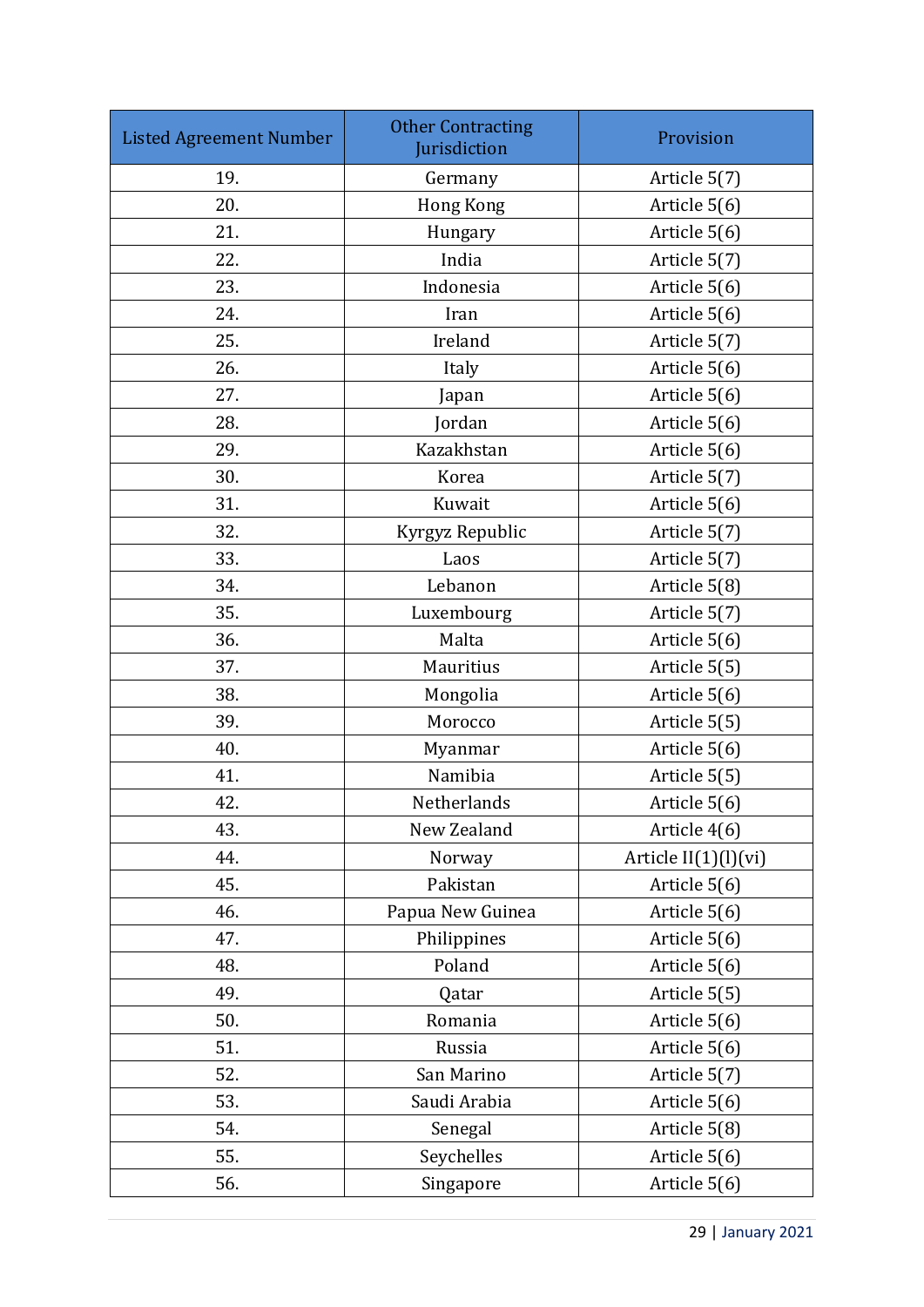| <b>Listed Agreement Number</b> | <b>Other Contracting</b><br>Jurisdiction | Provision    |
|--------------------------------|------------------------------------------|--------------|
| 57.                            | Slovak Republic                          | Article 5(7) |
| 58.                            | South Africa                             | Article 5(6) |
| 59.                            | Spain                                    | Article 5(7) |
| 60.                            | Sri Lanka                                | Article 5(7) |
| 61.                            | Sudan                                    | Article 5(6) |
| 62.                            | Sweden                                   | Article 5(7) |
| 63.                            | Switzerland                              | Article 5(6) |
| 64.                            | Syria                                    | Article 5(6) |
| 65.                            | Thailand                                 | Article 5(6) |
| 66.                            | Turkey                                   | Article 5(5) |
| 67.                            | Turkmenistan                             | Article 5(7) |
| 68.                            | <b>United Arab Emirates</b>              | Article 5(6) |
| 69.                            | <b>United Kingdom</b>                    | Article 5(6) |
| 70.                            | Uzbekistan                               | Article 5(6) |
| 71.                            | Venezuela                                | Article 5(7) |
| 72.                            | Vietnam                                  | Article 5(7) |
| 73.                            | Zimbabwe                                 | Article 5(6) |

## **Article 13 – Artificial Avoidance of Permanent Establishment Status through the Specific Activity Exemptions**

## *Notification of Choice of Optional Provisions*

Pursuant to Article 13(7) of the Convention, Malaysia hereby chooses to apply Option A under Article 13(1).

## *Notification of Existing Provisions in Listed Agreements*

Pursuant to Article 13(7) of the Convention, Malaysia considers that the following agreements contain a provision described in Article 13(5)(a). The article and paragraph number of each such provision is identified below.

| <b>Listed Agreement Number</b> | <b>Other Contracting</b><br>Jurisdiction | Provision    |
|--------------------------------|------------------------------------------|--------------|
|                                | Albania                                  | Article 5(3) |
|                                | Australia                                | Article 5(3) |
| 3.                             | Austria                                  | Article 5(4) |
| 4.                             | Bahrain                                  | Article 5(3) |
|                                | Bangladesh                               | Article 5(3) |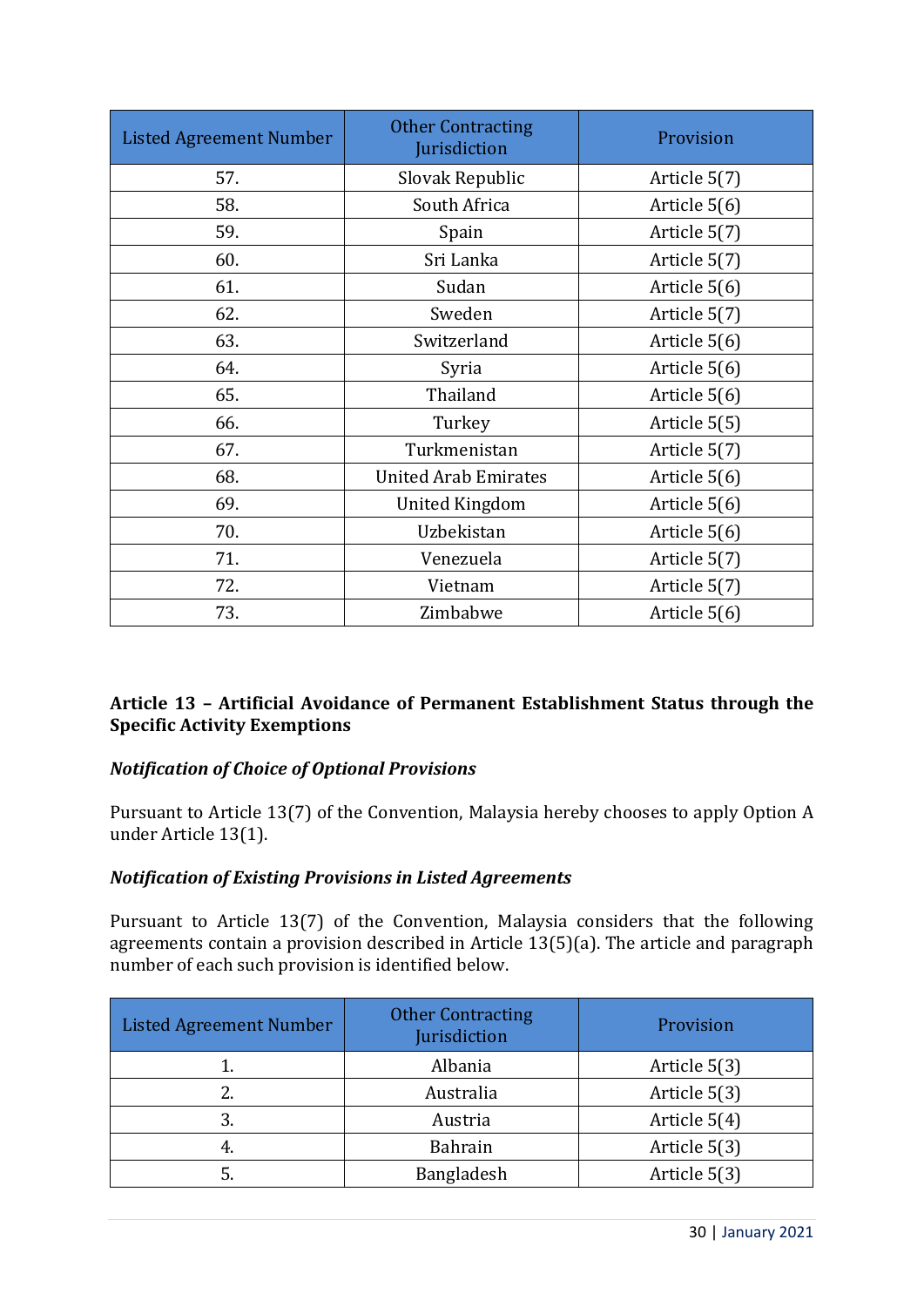| <b>Listed Agreement Number</b> | <b>Other Contracting</b><br>Jurisdiction | Provision    |
|--------------------------------|------------------------------------------|--------------|
| 6.                             | Belgium                                  | Article V(3) |
| 7.                             | Bosnia Herzegovina                       | Article 5(5) |
| 8.                             | Brunei Darussalam                        | Article 5(4) |
| 9.                             | Canada                                   | Article 5(3) |
| 10.                            | Chile                                    | Article 5(4) |
| 11.                            | China                                    | Article 5(4) |
| 12.                            | Croatia                                  | Article 5(4) |
| 13.                            | Czech Republic                           | Article 5(3) |
| 14.                            | Denmark                                  | Article V(3) |
| 15.                            | Egypt                                    | Article 5(4) |
| 16.                            | Fiji                                     | Article 5(3) |
| 17.                            | Finland                                  | Article 5(4) |
| 18.                            | France                                   | Article 5(3) |
| 19.                            | Germany                                  | Article 5(4) |
| 20.                            | Hong Kong                                | Article 5(4) |
| 21.                            | Hungary                                  | Article 5(3) |
| 22.                            | India                                    | Article 5(4) |
| 23.                            | Indonesia                                | Article 5(3) |
| 24.                            | Iran                                     | Article 5(3) |
| 25.                            | Ireland                                  | Article 5(4) |
| 26.                            | Italy                                    | Article 5(3) |
| 27.                            | Japan                                    | Article 5(4) |
| 28.                            | Jordan                                   | Article 5(3) |
| 29.                            | Kazakhstan                               | Article 5(4) |
| 30.                            | Korea                                    | Article 5(4) |
| 31.                            | Kuwait                                   | Article 5(3) |
| 32.                            | Kyrgyz Republic                          | Article 5(4) |
| 33.                            | Laos                                     | Article 5(4) |
| 34.                            | Lebanon                                  | Article 5(6) |
| 35.                            | Luxembourg                               | Article 5(4) |
| 36.                            | Malta                                    | Article 5(3) |
| 37.                            | Mauritius                                | Article 5(3) |
| 38.                            | Mongolia                                 | Article 5(3) |
| 39.                            | Morocco                                  | Article 5(3) |
| 40.                            | Myanmar                                  | Article 5(3) |
| 41.                            | Namibia                                  | Article 5(3) |
| 42.                            | Netherlands                              | Article 5(4) |
| 43.                            | New Zealand                              | Article 4(3) |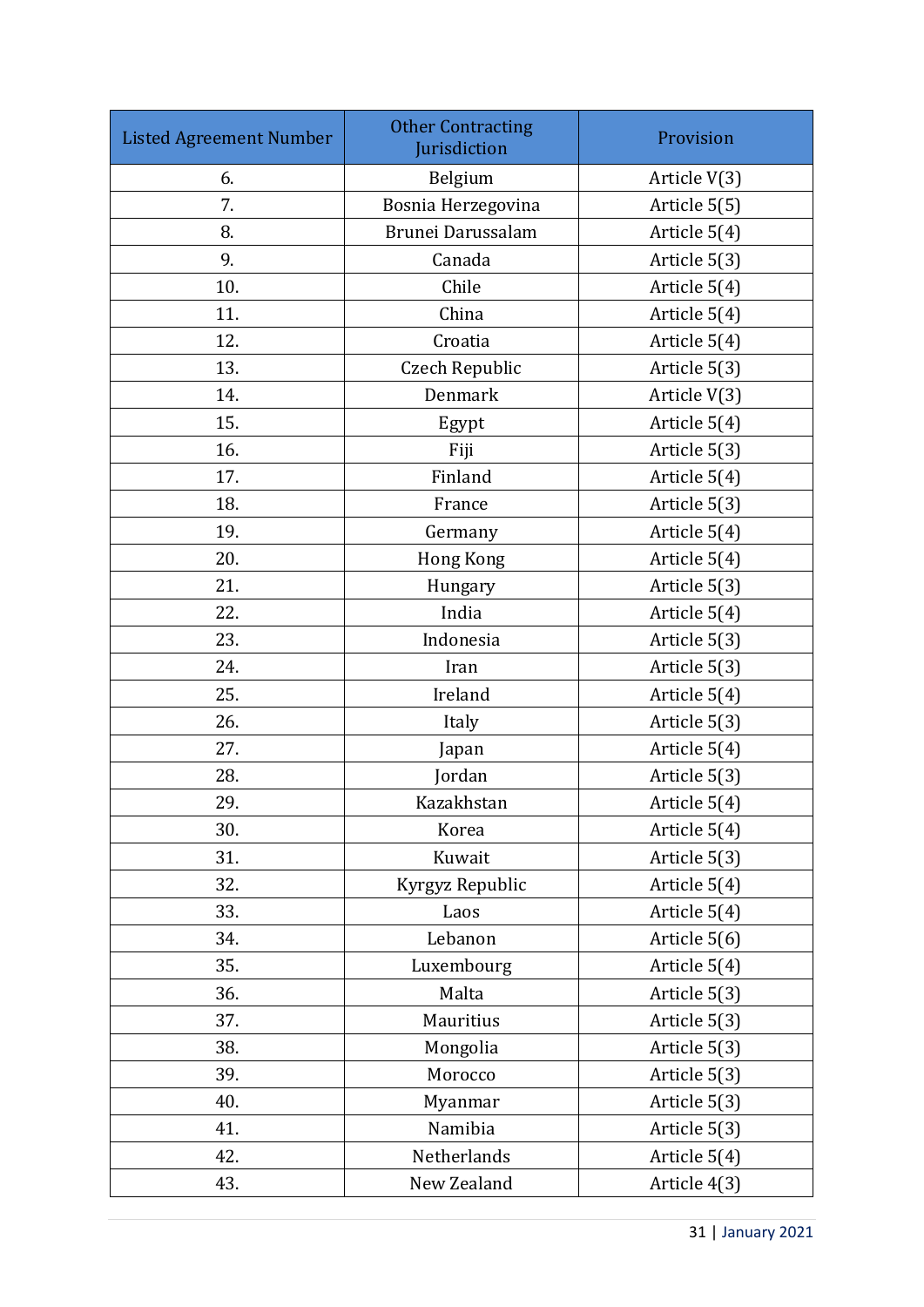| <b>Listed Agreement Number</b> | <b>Other Contracting</b><br>Jurisdiction | Provision             |
|--------------------------------|------------------------------------------|-----------------------|
| 44.                            | Norway                                   | Article II(1)(l)(iii) |
| 45.                            | Pakistan                                 | Article 5(3)          |
| 46.                            | Papua New Guinea                         | Article 5(4)          |
| 47.                            | Philippines                              | Article 5(3)          |
| 48.                            | Poland                                   | Article 5(4)          |
| 49.                            | Qatar                                    | Article 5(3)          |
| 50.                            | Romania                                  | Article 5(3)          |
| 51.                            | Russia                                   | Article 5(3)          |
| 52.                            | San Marino                               | Article 5(5)          |
| 53.                            | Saudi Arabia                             | Article 5(4)          |
| 54.                            | Senegal                                  | Article 5(5)          |
| 55.                            | Seychelles                               | Article 5(4)          |
| 56.                            | Singapore                                | Article 5(3)          |
| 57.                            | Slovak Republic                          | Article 5(5)          |
| 58.                            | South Africa                             | Article 5(4)          |
| 59.                            | Spain                                    | Article 5(5)          |
| 60.                            | Sri Lanka                                | Article 5(4)          |
| 61.                            | Sudan                                    | Article 5(3)          |
| 62.                            | Sweden                                   | Article 5(4)          |
| 63.                            | Switzerland                              | Article 5(3)          |
| 64.                            | Syria                                    | Article 5(4)          |
| 65.                            | Thailand                                 | Article 5(3)          |
| 66.                            | Turkey                                   | Article 5(3)          |
| 67.                            | Turkmenistan                             | Article 5(4)          |
| 68.                            | <b>United Arab Emirates</b>              | Article 5(4)          |
| 69.                            | <b>United Kingdom</b>                    | Article 5(3)          |
| 70.                            | Uzbekistan                               | Article 5(3)          |
| 71.                            | Venezuela                                | Article 5(5)          |
| 72.                            | Vietnam                                  | Article 5(4)          |
| 73.                            | Zimbabwe                                 | Article 5(3)          |

# **Article 14 – Splitting-up of Contracts**

## *Reservation*

Pursuant to Article 14(3)(a) of the Convention, Malaysia reserves the right for the entirety of Article 14 not to apply to its Covered Tax Agreements.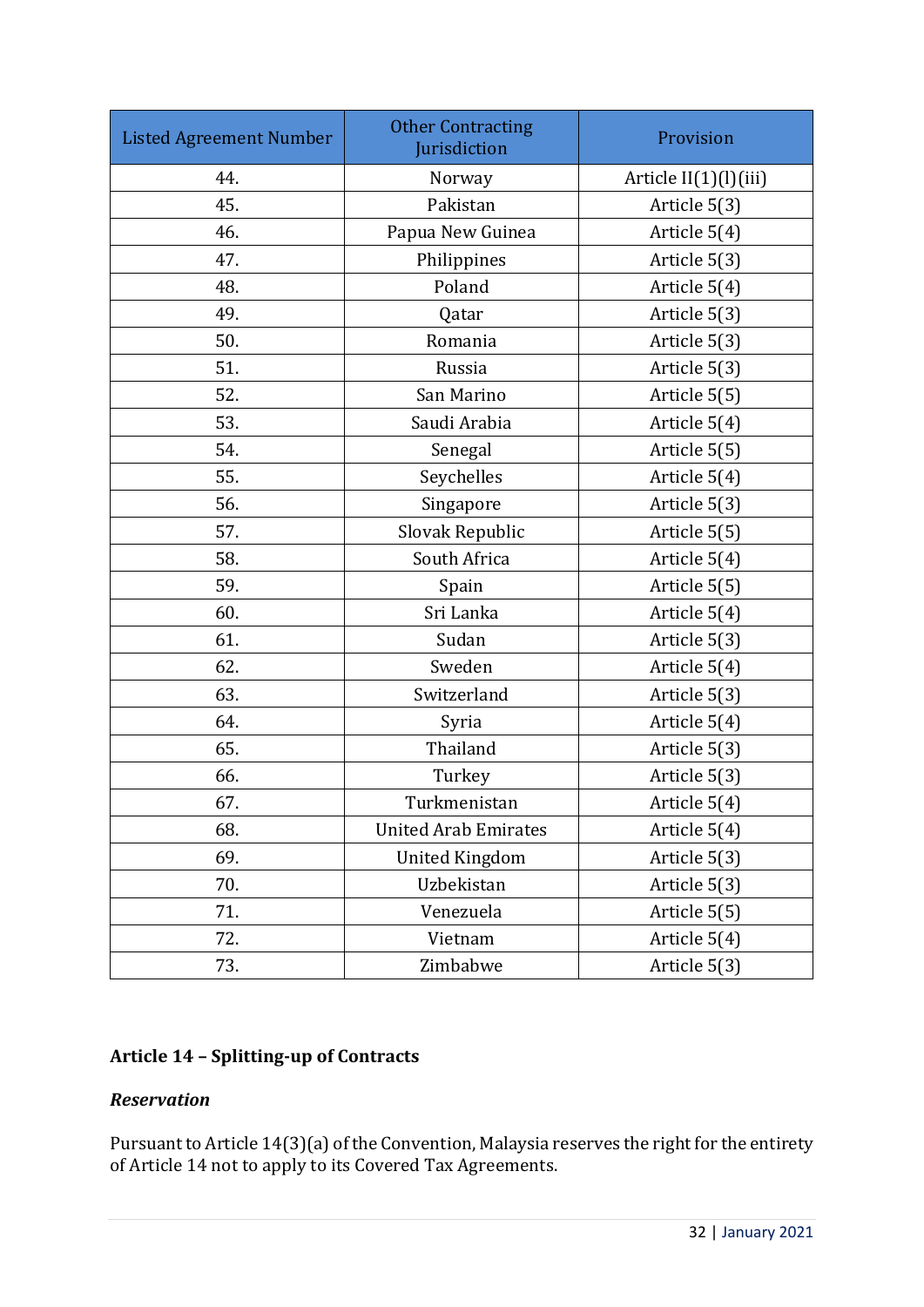## **Article 16 – Mutual Agreement Procedure**

## *Notification of Existing Provisions in Listed Agreements*

Pursuant to Article 16(6)(a) of the Convention, Malaysia considers that the following agreements contain a provision described in Article 16(4)(a)(i). The article and paragraph number of each such provision is identified below.

| <b>Listed Agreement</b><br>Number | <b>Other Contracting</b><br>Jurisdiction | Provision                      |
|-----------------------------------|------------------------------------------|--------------------------------|
| 1.                                | Albania                                  | Article 26(1), first sentence  |
| 2.                                | Australia                                | Article 24(1), first sentence  |
| 3.                                | Austria                                  | Article 24(1), first sentence  |
| 4.                                | Bahrain                                  | Article 27(1), first sentence  |
| 5.                                | Bangladesh                               | Article 25(1), first sentence  |
| 6.                                | Belgium                                  | Article XXV(1), first sentence |
| 7.                                | Bosnia Herzegovina                       | Article 25(1), first sentence  |
| 8.                                | Brunei Darussalam                        | Article 25(1), first sentence  |
| 9.                                | Canada                                   | Article 26(1), first sentence  |
| 10.                               | Chile                                    | Article 24(1), first sentence  |
| 11.                               | China                                    | Article 25(1), first sentence  |
| 12.                               | Croatia                                  | Article 25(1), first sentence  |
| 13.                               | Czech Republic                           | Article 26(1)                  |
| 14.                               | Denmark                                  | Article XXIV(1)                |
| 15.                               | Egypt                                    | Article 25(1), first sentence  |
| 16.                               | Fiji                                     | Article 26(1), first sentence  |
| 17.                               | Finland                                  | Article 23(1), first sentence  |
| 18.                               | France                                   | Article 25(1)                  |
| 19.                               | Germany                                  | Article 25(1), first sentence  |
| 20.                               | <b>Hong Kong</b>                         | Article 25(1), first sentence  |
| 21.                               | Hungary                                  | Article 25(1), first sentence  |
| 22.                               | India                                    | Article 26(1), first sentence  |
| 23.                               | Indonesia                                | Article 24(1), first sentence  |
| 24.                               | Iran                                     | Article 25(1), first sentence  |
| 25.                               | Ireland                                  | Article 26(1), first sentence  |
| 26.                               | Italy                                    | Article 25(1)                  |
| 27.                               | Japan                                    | Article 24(1), first sentence  |
| 28.                               | Jordan                                   | Article 26(1), first sentence  |
| 29.                               | Kazakhstan                               | Article 25(1), first sentence  |
| 30.                               | Korea                                    | Article 25(1), first sentence  |
| 31.                               | Kuwait                                   | Article 25(1), first sentence  |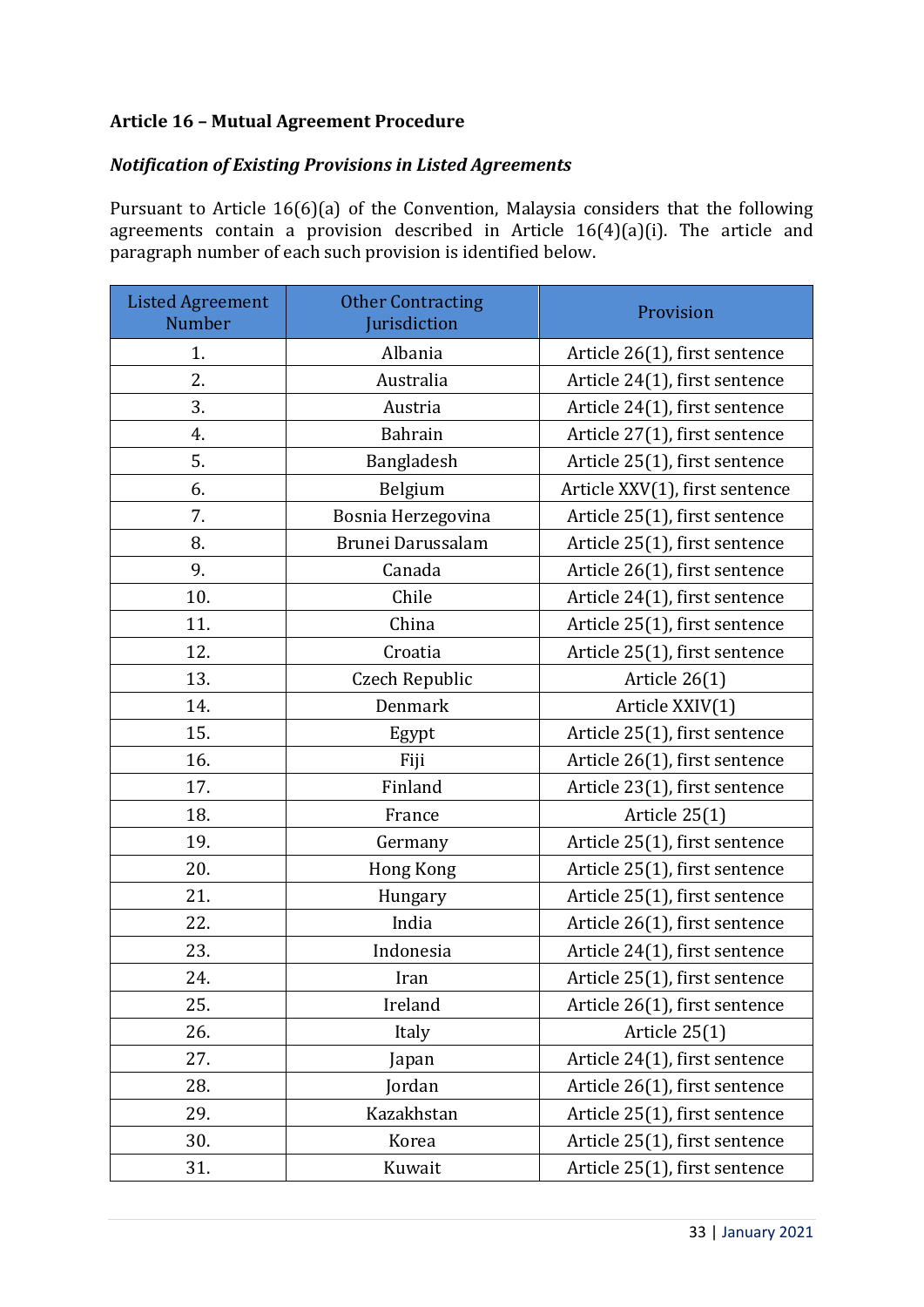| <b>Listed Agreement</b><br>Number | <b>Other Contracting</b><br>Jurisdiction | Provision                     |
|-----------------------------------|------------------------------------------|-------------------------------|
| 32.                               | Kyrgyz Republic                          | Article 27(1), first sentence |
| 33.                               | Laos                                     | Article 25(1), first sentence |
| 34.                               | Lebanon                                  | Article 24(1), first sentence |
| 35.                               | Luxembourg                               | Article 28(1), first sentence |
| 36.                               | Malta                                    | Article 26(1), first sentence |
| 37.                               | Mauritius                                | Article 23(1), first sentence |
| 38.                               | Mongolia                                 | Article 26(1), first sentence |
| 39.                               | Morocco                                  | Article 26(1), first sentence |
| 40.                               | Myanmar                                  | Article 27(1), first sentence |
| 41.                               | Namibia                                  | Article 25(1), first sentence |
| 42.                               | Netherlands                              | Article 25(1), first sentence |
| 43.                               | New Zealand                              | Article 21(1)                 |
| 44.                               | Norway                                   | Article XXIII(1)              |
| 45.                               | Pakistan                                 | Article 26(1), first sentence |
| 46.                               | Papua New Guinea                         | Article 26(1), first sentence |
| 47.                               | Philippines                              | Article 24(1), first sentence |
| 48.                               | Poland                                   | Article 25(1), first sentence |
| 49.                               | Qatar                                    | Article 26(1), first sentence |
| 50.                               | Romania                                  | Article 25(1)                 |
| 51.                               | Russia                                   | Article 23(1), first sentence |
| 52.                               | San Marino                               | Article 26(1), first sentence |
| 53.                               | Saudi Arabia                             | Article 24(1), first sentence |
| 54.                               | Senegal                                  | Article 25(1), first sentence |
| 55.                               | Seychelles                               | Article 25(1), first sentence |
| 56.                               | Singapore                                | Article 25(1), first sentence |
| 57.                               | Slovak Republic                          | Article 25(1), first sentence |
| 58.                               | South Africa                             | Article 25(1), first sentence |
| 59.                               | Spain                                    | Article 24(1), first sentence |
| 60.                               | Sri Lanka                                | Article 25(1), first sentence |
| 61.                               | Sudan                                    | Article 25(1), first sentence |
| 62.                               | Sweden                                   | Article 25(1), first sentence |
| 63.                               | Switzerland                              | Article 23(1)                 |
| 64.                               | Syria                                    | Article 26(1), first sentence |
| 65.                               | Thailand                                 | Article 25(1)                 |
| 66.                               | Turkey                                   | Article 24(1)                 |
| 67.                               | Turkmenistan                             | Article 24(1), first sentence |
| 68.                               | <b>United Arab Emirates</b>              | Article 25(1), first sentence |
| 69.                               | <b>United Kingdom</b>                    | Article 27(1)                 |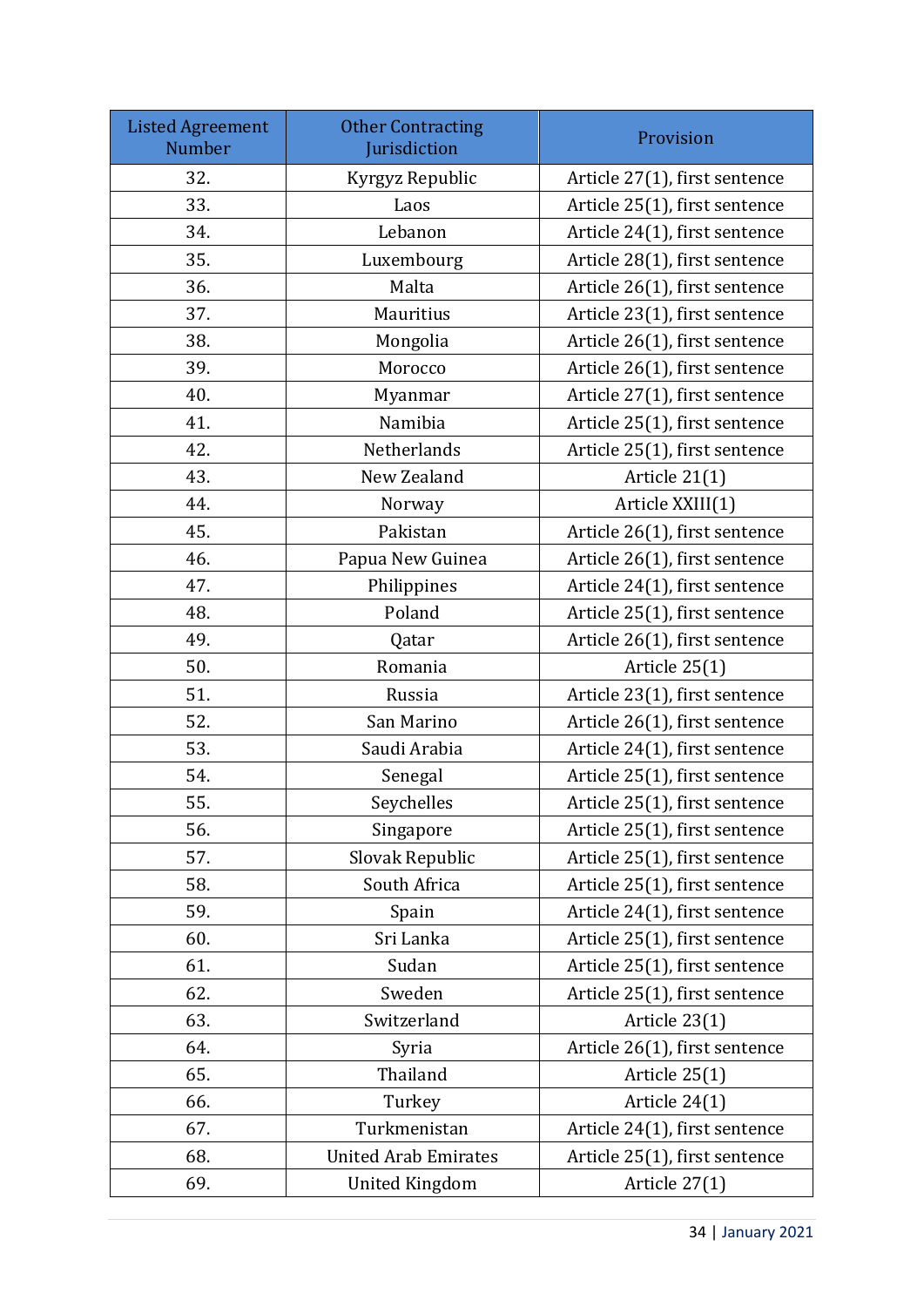| <b>Listed Agreement</b><br><b>Number</b> | <b>Other Contracting</b><br>Jurisdiction | Provision                     |
|------------------------------------------|------------------------------------------|-------------------------------|
| 70.                                      | Uzbekistan                               | Article 24(1), first sentence |
| 71.                                      | Venezuela                                | Article 26(1), first sentence |
| 72.                                      | Vietnam                                  | Article 26(1), first sentence |
| 73.                                      | Zimbabwe                                 | Article 26(1), first sentence |

Pursuant to Article 16(6)(b)(i) of the Convention, Malaysia considers that the following agreements contain a provision that provides that a case referred to in the first sentence of Article 16(1) must be presented within a specific time period that is shorter than three years from the first notification of the action resulting in taxation not in accordance with the provisions of the Covered Tax Agreement. The article and paragraph number of each such provision is identified below.

| <b>Listed Agreement</b><br><b>Number</b> | <b>Other Contracting</b><br>Jurisdiction | Provision                       |
|------------------------------------------|------------------------------------------|---------------------------------|
| 2.                                       | Australia                                | Article 24(1), second sentence  |
| 6.                                       | Belgium                                  | Article XXV(1), second sentence |
| 9.                                       | Canada                                   | Article 26(1), second sentence  |
| 17.                                      | Finland                                  | Article 23(1), second sentence  |
| 42.                                      | Netherlands                              | Article 25(1), second sentence  |
| 45.                                      | Pakistan                                 | Article 26(1), second sentence  |
| 49.                                      | Qatar                                    | Article 26(1), second sentence  |

Pursuant to Article 16(6)(b)(ii) of the Convention, Malaysia considers that the following agreements contain a provision that provides that a case referred to in the first sentence of Article 16(1) must be presented within a specific time period that is at least three years from the first notification of the action resulting in taxation not in accordance with the provisions of the Covered Tax Agreement. The article and paragraph number of each such provision is identified below.

| <b>Listed Agreement</b><br><b>Number</b> | <b>Other Contracting</b><br>Jurisdiction | Provision                      |
|------------------------------------------|------------------------------------------|--------------------------------|
| 1.                                       | Albania                                  | Article 26(1), second sentence |
| 3.                                       | Austria                                  | Article 24(1), second sentence |
| 4.                                       | Bahrain                                  | Article 27(1), second sentence |
| 5.                                       | Bangladesh                               | Article 25(1), second sentence |
| 7.                                       | Bosnia Herzegovina                       | Article 25(1), second sentence |
| 8.                                       | Brunei Darussalam                        | Article 25(1), second sentence |
| 10.                                      | Chile                                    | Article 24(1), second sentence |
| 11.                                      | China                                    | Article 25(1), second sentence |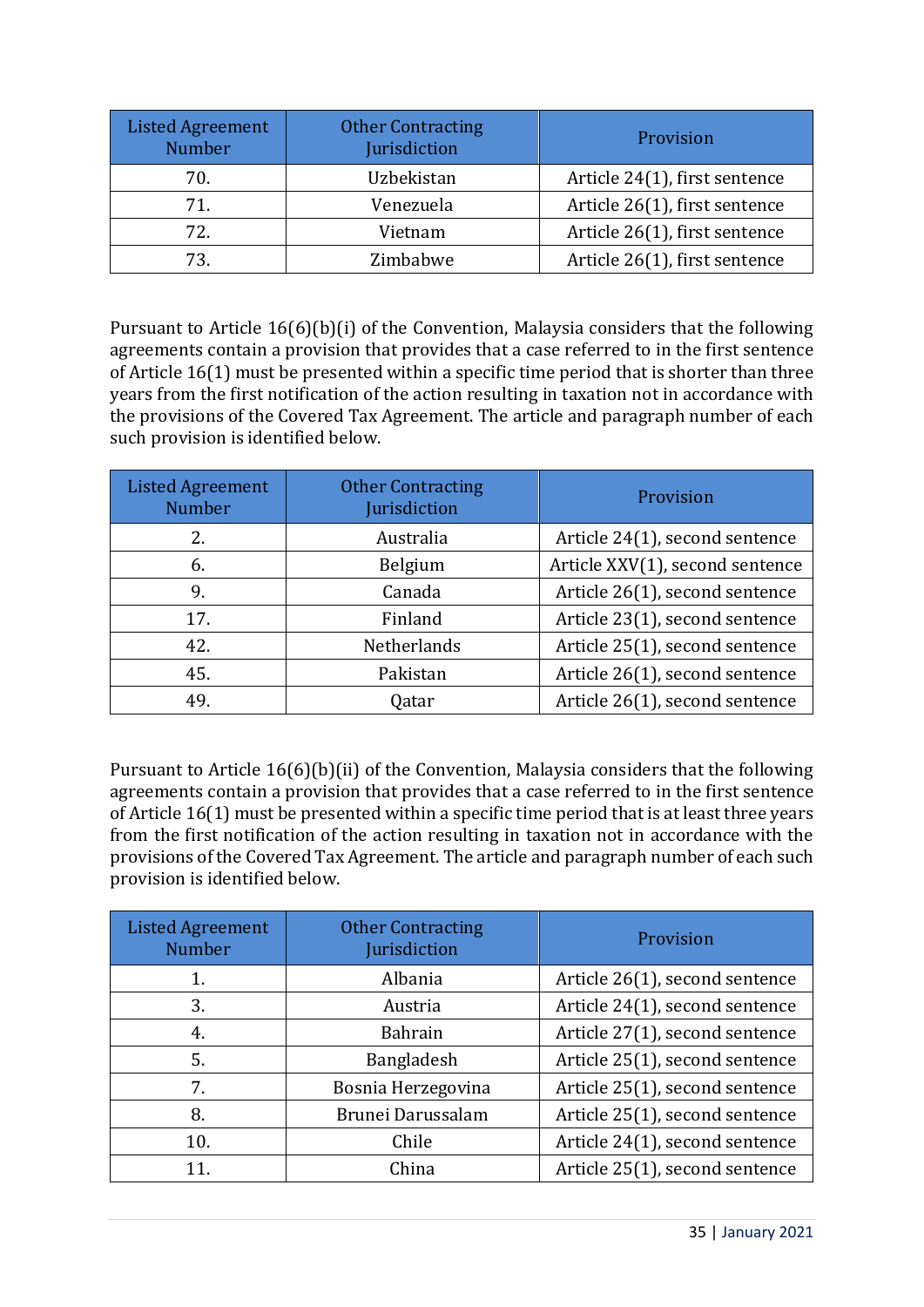| <b>Listed Agreement</b><br>Number | <b>Other Contracting</b><br>Jurisdiction | Provision                      |
|-----------------------------------|------------------------------------------|--------------------------------|
| 12.                               | Croatia                                  | Article 25(1), second sentence |
| 15.                               | Egypt                                    | Article 25(1), second sentence |
| 16.                               | Fiji                                     | Article 26(1), second sentence |
| 19.                               | Germany                                  | Article 25(1), second sentence |
| 20.                               | Hong Kong                                | Article 25(1), second sentence |
| 21.                               | Hungary                                  | Article 25(1), second sentence |
| 22.                               | India                                    | Article 26(1), second sentence |
| 23.                               | Indonesia                                | Article 24(1), second sentence |
| 24.                               | Iran                                     | Article 25(1), second sentence |
| 25.                               | Ireland                                  | Article 26(1), second sentence |
| 27.                               | Japan                                    | Article 24(1), second sentence |
| 28.                               | Jordan                                   | Article 26(1), second sentence |
| 29.                               | Kazakhstan                               | Article 25(1), second sentence |
| 30.                               | Korea                                    | Article 25(1), second sentence |
| 31.                               | Kuwait                                   | Article 25(1), second sentence |
| 32.                               | Kyrgyz Republic                          | Article 27(1), second sentence |
| 33.                               | Laos                                     | Article 25(1), second sentence |
| 34.                               | Lebanon                                  | Article 24(1), second sentence |
| 35.                               | Luxembourg                               | Article 28(1), second sentence |
| 36.                               | Malta                                    | Article 26(1), second sentence |
| 37.                               | Mauritius                                | Article 23(1), second sentence |
| 38.                               | Mongolia                                 | Article 26(1), second sentence |
| 39.                               | Morocco                                  | Article 26(1), second sentence |
| 40.                               | Myanmar                                  | Article 27(1), second sentence |
| 41.                               | Namibia                                  | Article 25(1), second sentence |
| 46.                               | Papua New Guinea                         | Article 26(1), second sentence |
| 47.                               | Philippines                              | Article 24(1), second sentence |
| 48.                               | Poland                                   | Article 25(1), second sentence |
| 51.                               | Russia                                   | Article 23(1), second sentence |
| 52.                               | San Marino                               | Article 26(1), second sentence |
| 53.                               | Saudi Arabia                             | Article 24(1), second sentence |
| 54.                               | Senegal                                  | Article 25(1), second sentence |
| 55.                               | Seychelles                               | Article 25(1), second sentence |
| 56.                               | Singapore                                | Article 25(1), second sentence |
| 57.                               | Slovak Republic                          | Article 25(1), second sentence |
| 58.                               | South Africa                             | Article 25(1), second sentence |
| 59.                               | Spain                                    | Article 24(1), second sentence |
| 60.                               | Sri Lanka                                | Article 25(1), second sentence |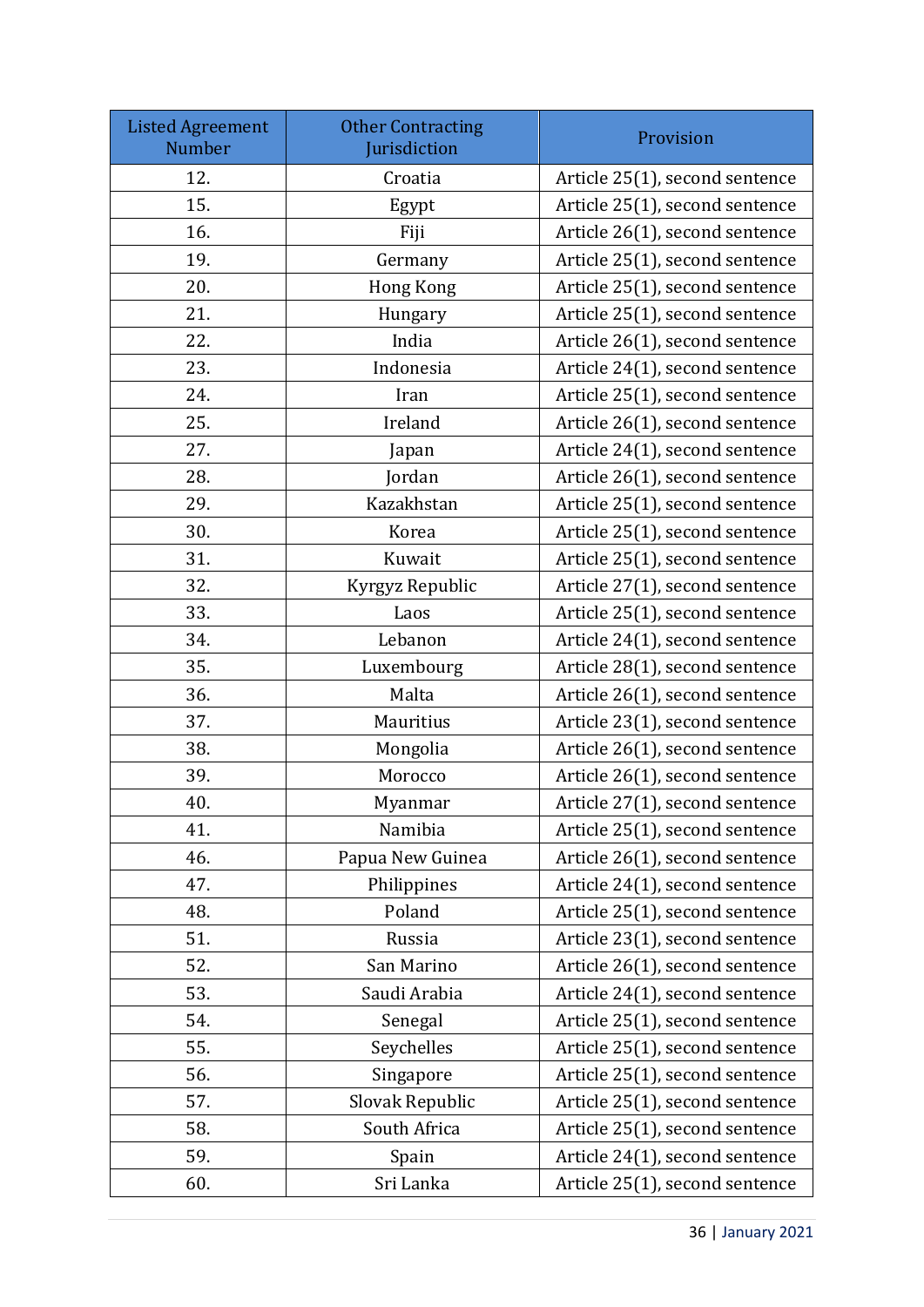| <b>Listed Agreement</b><br><b>Number</b> | <b>Other Contracting</b><br>Jurisdiction | Provision                      |
|------------------------------------------|------------------------------------------|--------------------------------|
| 61.                                      | Sudan                                    | Article 25(1), second sentence |
| 62.                                      | Sweden                                   | Article 25(1), second sentence |
| 64.                                      | Syria                                    | Article 26(1), second sentence |
| 67.                                      | Turkmenistan                             | Article 24(1), second sentence |
| 68.                                      | <b>United Arab Emirates</b>              | Article 25(1), second sentence |
| 70.                                      | Uzbekistan                               | Article 24(1), second sentence |
| 71.                                      | Venezuela                                | Article 26(1), second sentence |
| 72.                                      | Vietnam                                  | Article 26(1), second sentence |
| 73.                                      | Zimbabwe                                 | Article 26(1), second sentence |

#### *Notification of Listed Agreements Not Containing Existing Provisions*

Pursuant to Article 16(6)(c)(i) of the Convention, Malaysia considers that the following agreement does not contain a provision described in Article  $16(4)(b)(i)$ .

| <b>Listed Agreement Number</b> | Other Contracting Jurisdiction |
|--------------------------------|--------------------------------|
|                                | Belgium                        |

Pursuant to Article  $16(6)(c)(ii)$  of the Convention, Malaysia considers that the following agreements do not contain a provision described in Article 16(4)(b)(ii).

| <b>Listed Agreement Number</b> | <b>Other Contracting Jurisdiction</b> |  |
|--------------------------------|---------------------------------------|--|
| 1.                             | Albania                               |  |
| 2.                             | Australia                             |  |
| 3.                             | Austria                               |  |
| 4.                             | <b>Bahrain</b>                        |  |
| 6.                             | Belgium                               |  |
| 8.                             | Brunei Darussalam                     |  |
| 9.                             | Canada                                |  |
| 10.                            | Chile                                 |  |
| 11.                            | China                                 |  |
| 12.                            | Croatia                               |  |
| 13.                            | Czech Republic                        |  |
| 14.                            | Denmark                               |  |
| 15.                            | Egypt                                 |  |
| 16.                            | Fiji                                  |  |
| 18.                            | France                                |  |
| 23.                            | Indonesia                             |  |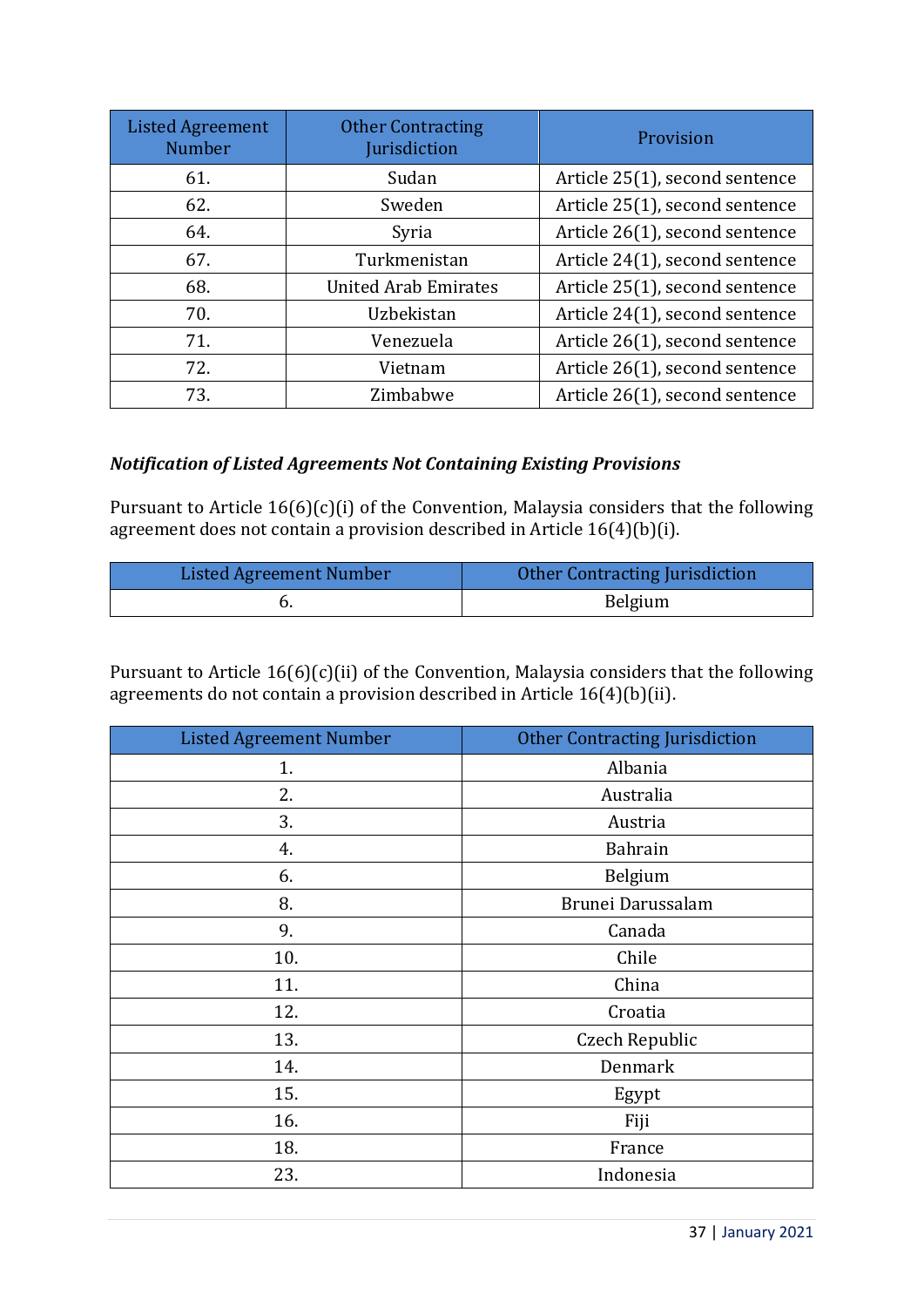| <b>Listed Agreement Number</b> | <b>Other Contracting Jurisdiction</b> |  |
|--------------------------------|---------------------------------------|--|
| 24.                            | Iran                                  |  |
| 26.                            | Italy                                 |  |
| 28.                            | Jordan                                |  |
| 29.                            | Kazakhstan                            |  |
| 30.                            | Korea                                 |  |
| 37.                            | Mauritius                             |  |
| 38.                            | Mongolia                              |  |
| 39.                            | Morocco                               |  |
| 40.                            | Myanmar                               |  |
| 42.                            | Netherlands                           |  |
| 43.                            | New Zealand                           |  |
| 44.                            | Norway                                |  |
| 45.                            | Pakistan                              |  |
| 46.                            | Papua New Guinea                      |  |
| 47.                            | Philippines                           |  |
| 49.                            | Qatar                                 |  |
| 50.                            | Romania                               |  |
| 51.                            | Russia                                |  |
| 52.                            | San Marino                            |  |
| 55.                            | Seychelles                            |  |
| 56.                            | Singapore                             |  |
| 61.                            | Sudan                                 |  |
| 63.                            | Switzerland                           |  |
| 64.                            | Syria                                 |  |
| 65                             | Thailand                              |  |
| 66.                            | Turkey                                |  |
| 68.                            | <b>United Arab Emirates</b>           |  |
| 69.                            | <b>United Kingdom</b>                 |  |
| 70.                            | Uzbekistan                            |  |
| 72.                            | Vietnam                               |  |
| 73.                            | Zimbabwe                              |  |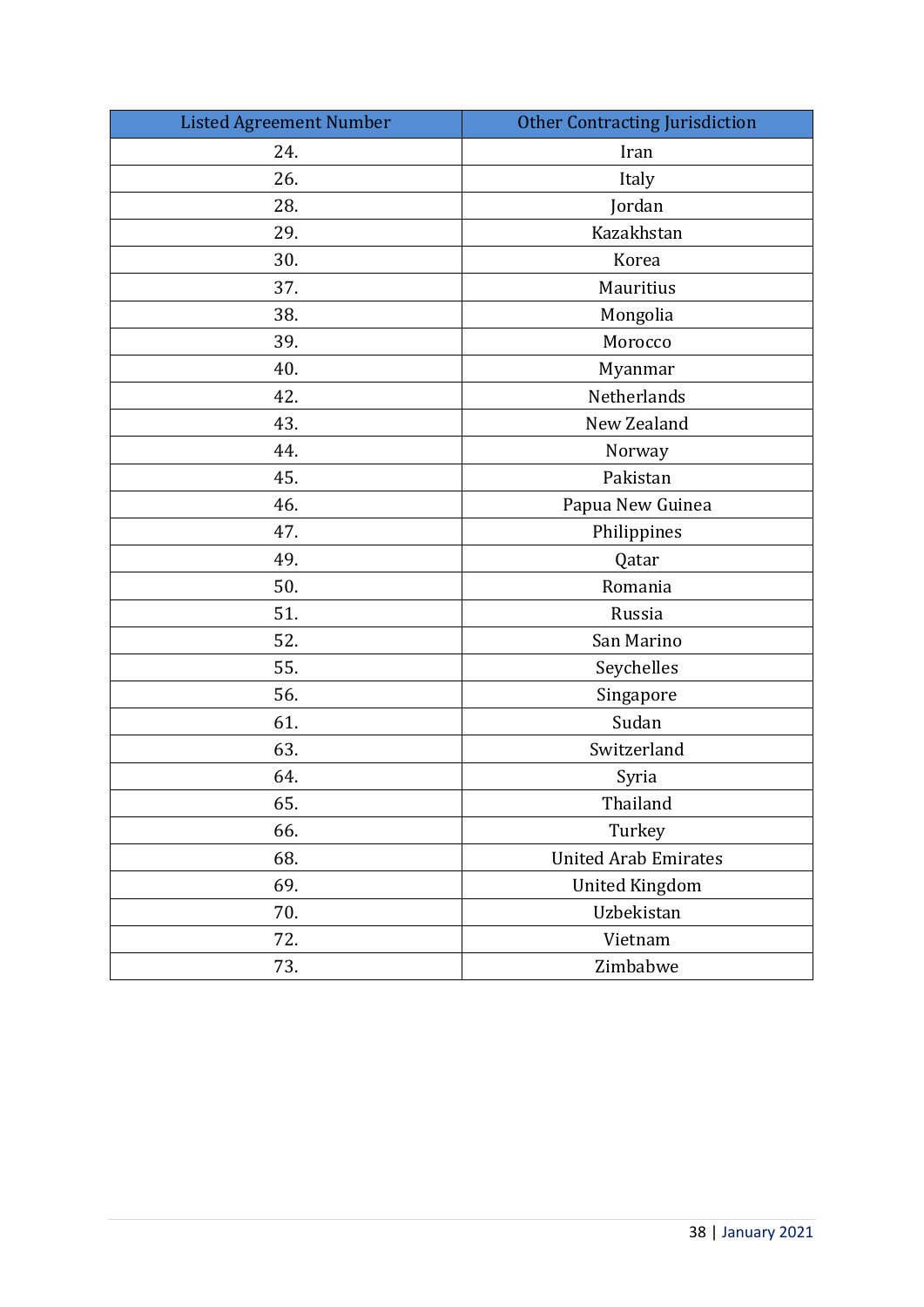Pursuant to Article 16(6)(d)(i) of the Convention, Malaysia considers that the following agreements do not contain a provision described in Article 16(4)(c)(i).

| <b>Listed Agreement Number</b> | <b>Other Contracting Jurisdiction</b> |  |
|--------------------------------|---------------------------------------|--|
|                                | Belgium                               |  |
| 14.                            | Denmark                               |  |
| 18.                            | France                                |  |
| 44                             | Norway                                |  |

Pursuant to Article 16(6)(d)(ii) of the Convention, Malaysia considers that the following agreements do not contain a provision described in Article  $16(4)(c)(ii)$ .

| <b>Listed Agreement Number</b> | <b>Other Contracting Jurisdiction</b> |  |
|--------------------------------|---------------------------------------|--|
| 2.                             | Australia                             |  |
| 6.                             | Belgium                               |  |
| 9.                             | Canada                                |  |
| 10.                            | Chile                                 |  |
| 14.                            | Denmark                               |  |
| 26.                            | Italy                                 |  |
| 44.                            | Norway                                |  |
| 45.                            | Pakistan                              |  |
| 46.                            | Papua New Guinea                      |  |
| 50.                            | Romania                               |  |
| 69.                            | <b>United Kingdom</b>                 |  |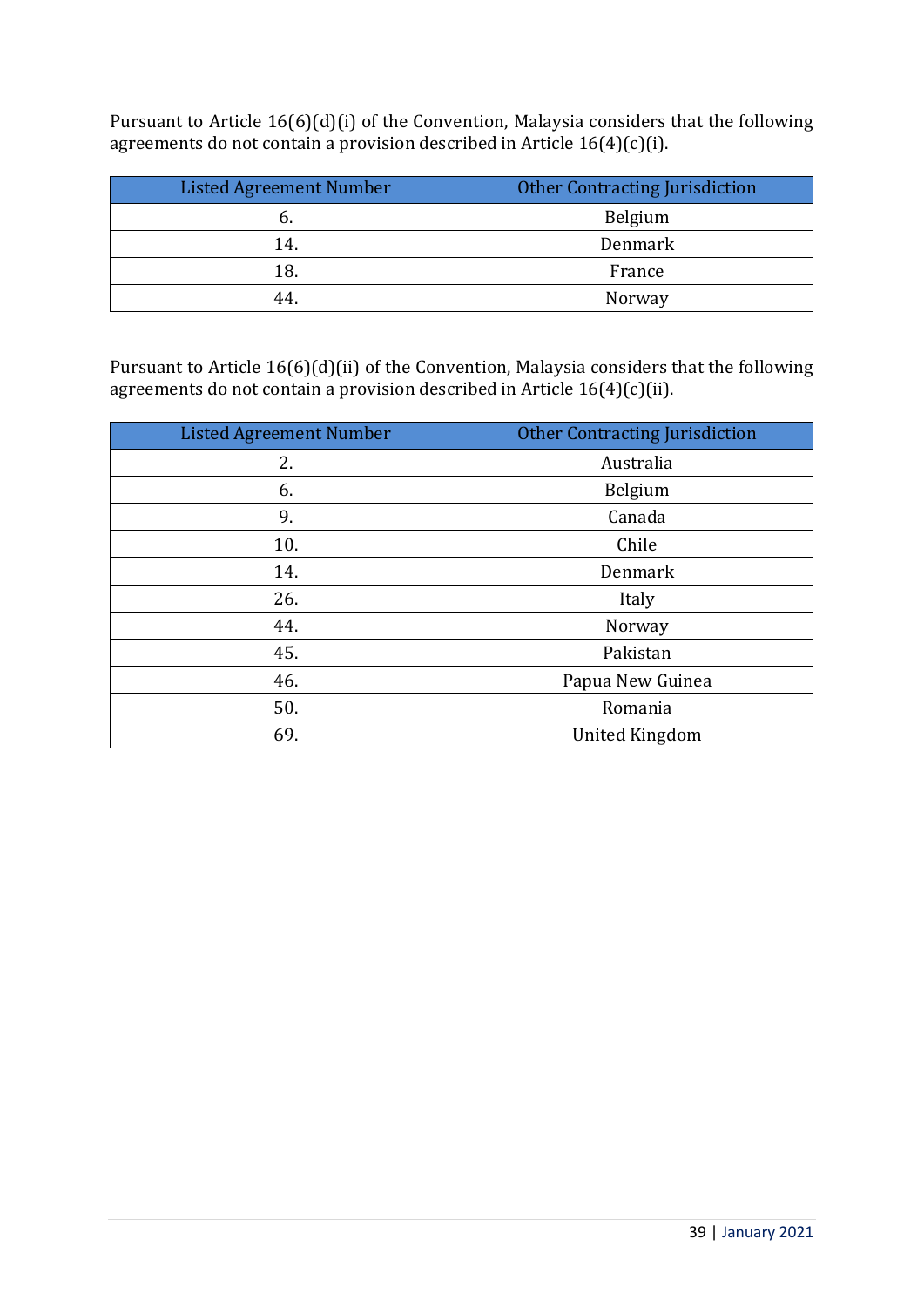## **Article 17 – Corresponding Adjustments**

## *Reservation*

Pursuant to Article 17(3)(a) of the Convention, Malaysia reserves the right for the entirety of Article 17 not to apply to its Covered Tax Agreements that already contain a provision described in Article 17(2). The following agreements contain provisions that are within the scope of this reservation.

| <b>Listed Agreement Number</b> | <b>Other Contracting</b><br>Jurisdiction | Provision     |
|--------------------------------|------------------------------------------|---------------|
| 2.                             | Australia                                | Article 9(3)  |
| 6.                             | Belgium                                  | Article IX(2) |
| 10.                            | Chile                                    | Article 9(2)  |
| 12.                            | Croatia                                  | Article 9(2)  |
| 19.                            | Germany                                  | Article 9(2)  |
| 20.                            | Hong Kong                                | Article 9(2)  |
| 25.                            | Ireland                                  | Article 9(2)  |
| 27.                            | Japan                                    | Article 9(2)  |
| 32.                            | Kyrgyz Republic                          | Article 9(2)  |
| 33.                            | Laos                                     | Article 9(2)  |
| 34.                            | Lebanon                                  | Article 9(2)  |
| 35.                            | Luxembourg                               | Article 9(2)  |
| 48.                            | Poland                                   | Article 9(2)  |
| 52.                            | San Marino                               | Article 9(2)  |
| 53.                            | Saudi Arabia                             | Article 9(2)  |
| 54.                            | Senegal                                  | Article 9(2)  |
| 55.                            | Seychelles                               | Article 9(2)  |
| 56.                            | Singapore                                | Article 9(2)  |
| 57.                            | Slovak Republic                          | Article 9(2)  |
| 59.                            | Spain                                    | Article 9(2)  |
| 62.                            | Sweden                                   | Article 9(2)  |
| 64.                            | Syria                                    | Article 9(2)  |
| 67.                            | Turkmenistan                             | Article 9(2)  |
| 69.                            | <b>United Kingdom</b>                    | Article 9(2)  |
| 71.                            | Venezuela                                | Article 9(2)  |